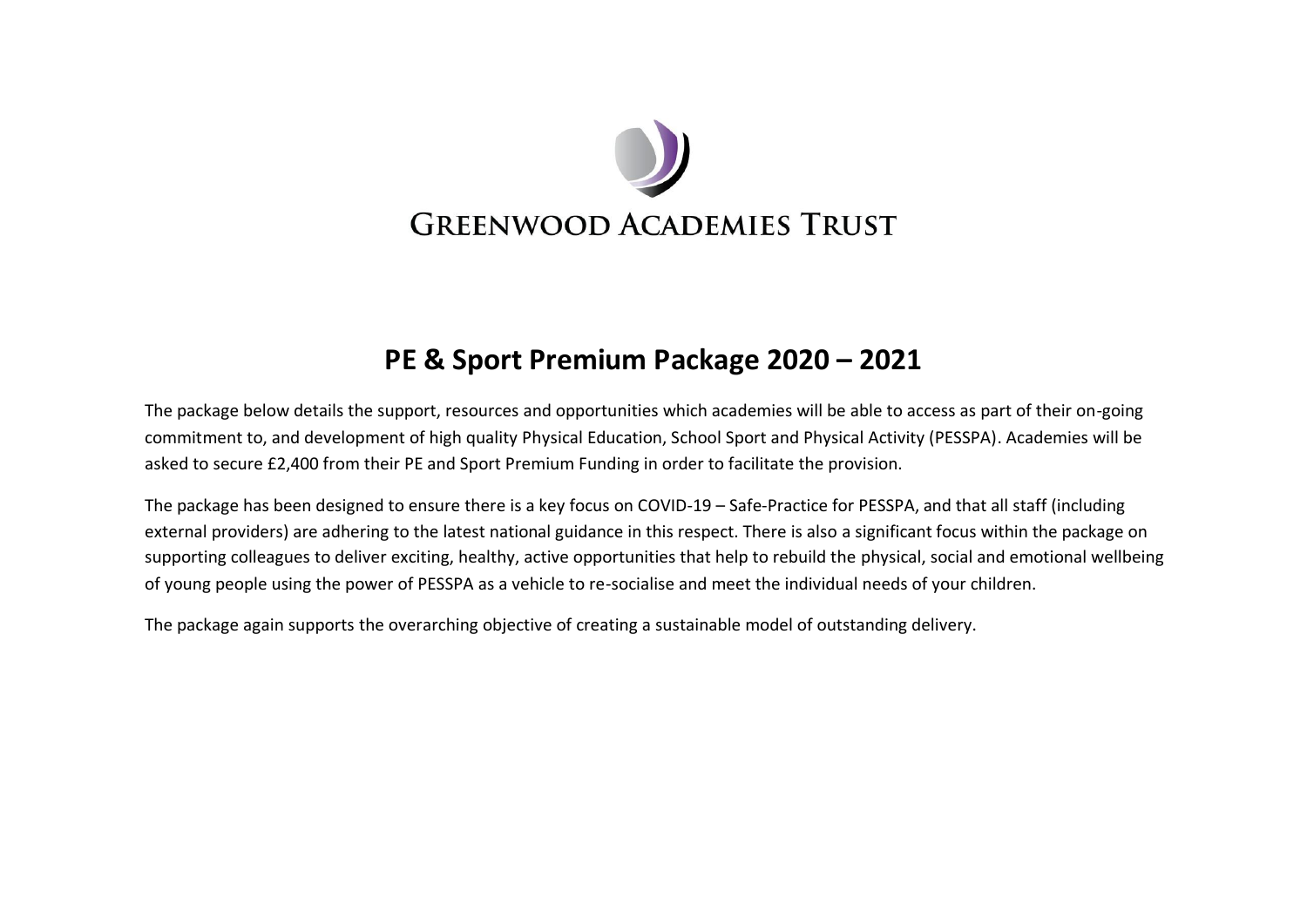**Allison Consultancy to plan and deliver Professional Learning Sessions and provide resources for PESSPA** 



| <b>Central Training</b><br>1.                                                                                                        | Key areas for support are identified from within the group and are likely to include:                                                                                                                                                                                                                                                                                                                                                                                                                                                                                                                                                                                                                                                                                                                                                                                                                                                                                                                                                                                                                                                                                                                                                                |
|--------------------------------------------------------------------------------------------------------------------------------------|------------------------------------------------------------------------------------------------------------------------------------------------------------------------------------------------------------------------------------------------------------------------------------------------------------------------------------------------------------------------------------------------------------------------------------------------------------------------------------------------------------------------------------------------------------------------------------------------------------------------------------------------------------------------------------------------------------------------------------------------------------------------------------------------------------------------------------------------------------------------------------------------------------------------------------------------------------------------------------------------------------------------------------------------------------------------------------------------------------------------------------------------------------------------------------------------------------------------------------------------------|
| 3 x Days of central training for all GAT<br>PE Coordinators<br>Due to current conditions these will<br>be 'remote' learning sessions | Updates and guidance on latest national and Trust requirements with regards to COVID-19 PESSPA<br>Safe-Practice<br>This includes information from DfE, Youth Sport Trust, the national Association for PE (afPE), GAT and<br><b>Allison Consultancy</b><br>Review of website and updating of PE & Sport Premium information required to meet the Conditions<br>of the Grant funding, including evidencing of the Underspend from previous year due to COVID-19<br>Sharing of best practice to support pupil well-being<br>PE and Sport Premium preparation for inspection: RAG Review and identification of key actions<br>Ofsted and DfE requirements in relation to PE and School Sport Premium<br>Quality Assurance and development of the PE Curriculum (Intent, Implementation and Impact)<br>Safe-guarding / Health and Safety Updates<br>PE coordinators will access the training; enhance their own knowledge and understanding, cascade<br>information back to colleagues at individual academies and work with the DoS to create opportunities for<br>pupils.<br>This is also a 'virtual' networking opportunity for primary colleges to discuss how the provision is working,<br>share areas of best practice and alleviate any concerns. |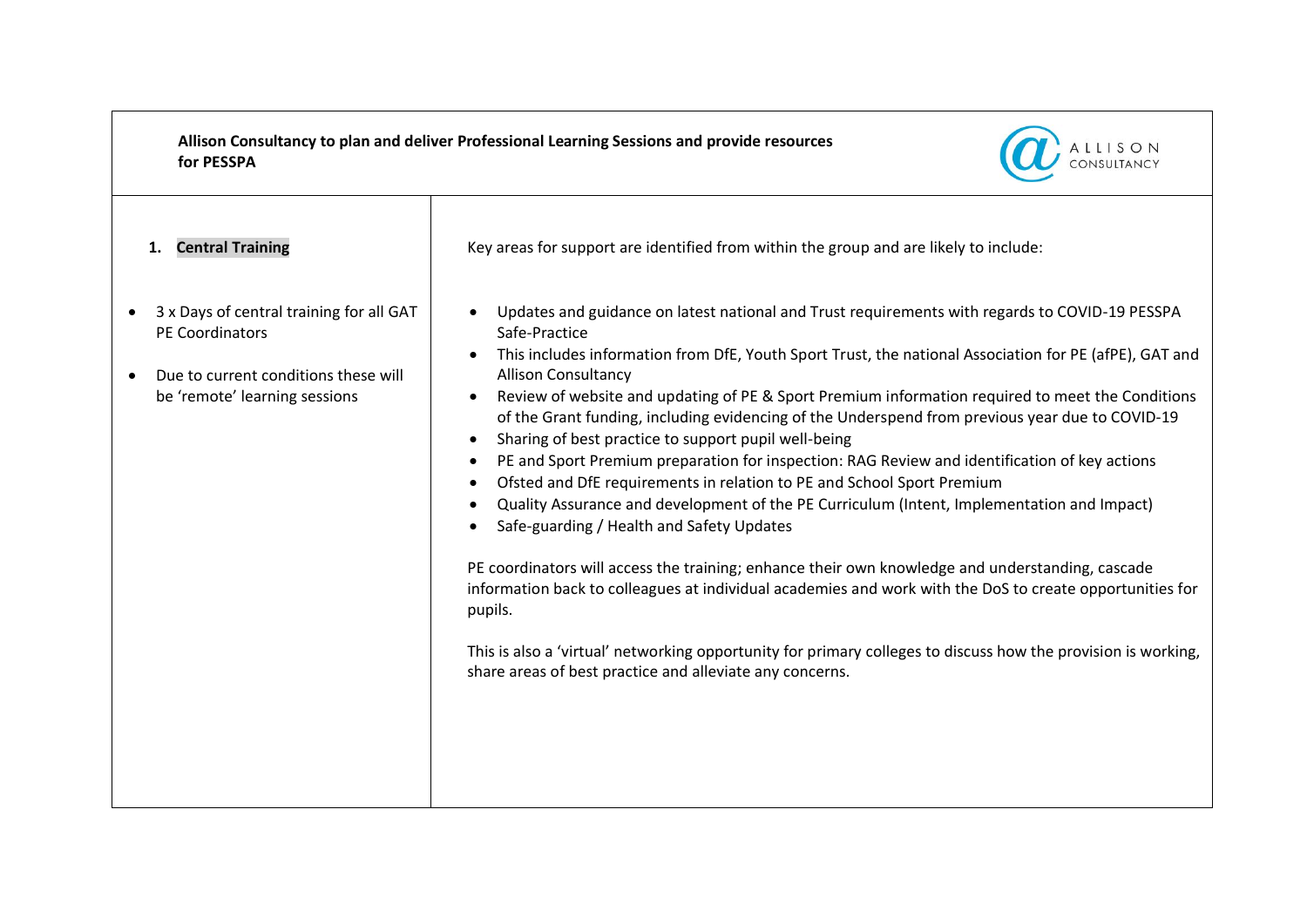| 2. Bespoke Support<br>2 x 5 Hour Days of bespoke support<br>per academy                                                                                                                                                               | • Allison Consultancy will liaise with your academy to identify your needs and tailor the support accordingly<br>Flexibility for the training to be delivered to whole school, PE Coordinator, Midday Supervisors or pupils<br>$\bullet$<br>Move Off & Think (MOT), Active Playgrounds, Gymnastics, Dance, Games and OAA training are all<br>$\bullet$<br>available, alongside areas such as Assessment in PE and how to plan and deliver outstanding PE |
|---------------------------------------------------------------------------------------------------------------------------------------------------------------------------------------------------------------------------------------|----------------------------------------------------------------------------------------------------------------------------------------------------------------------------------------------------------------------------------------------------------------------------------------------------------------------------------------------------------------------------------------------------------------------------------------------------------|
| Due to current conditions these can<br>be facilitated 'remotely' and / or in-<br>school (adhering to all latest COVID-<br>19 guidance - including national,<br>Trust and individual academy policies<br>regarding external providers) | <b>Highly recommended!</b><br>Of particular interest that may meet your needs, the needs of your staff and particularly your children are the<br>following two days of support which the Trust highly recommends:<br>Targeted Support for the Primary PE Lead (Including COVID-19: PESSPA Safe-Practice)                                                                                                                                                 |
|                                                                                                                                                                                                                                       | This is extremely current, new, targeted support from Allison Consultancy for the Primary PE Lead. This can<br>be carried out remotely or in-school, including a range of resources and links to latest national guidance, and<br>includes the following:<br>1. PE Lead Support - Part 1: COVID-19: PESSPA Safe-Practice                                                                                                                                 |
|                                                                                                                                                                                                                                       | COVID-19 Safe-Practice - Quality Assurance Review and development of the practice in your own<br>$\bullet$<br>academy (included Self-Review and Monitoring Tool from Allison Consultancy)<br>Any latest national guidance / updates DfE / afPE / YST<br>Prepared training session (COVID-19: PESSPA Safe-Practice) for PE Lead to share at staff-meeting                                                                                                 |
|                                                                                                                                                                                                                                       | COVID-19 - Updated Checklist for engaging External Providers<br>$\bullet$<br>COVID-19: New PESSPA Safe-Practice - Summary template<br>2. PE Lead Support - Part 2: PE & Sport Premium 2020-21                                                                                                                                                                                                                                                            |
|                                                                                                                                                                                                                                       | Review, assessment and development of your individual Action Plans<br>Ensuring your Plans are meeting national / Trust and your own Academy requirements in relation to<br>COVID-19 Safe-Practice<br>Checking and ensuring you are planning to meet the Conditions of the Grant regarding your own<br>2019/20 Underspend                                                                                                                                 |
|                                                                                                                                                                                                                                       | PE Curriculum - strategies for adapting curriculum within COVID-19 context                                                                                                                                                                                                                                                                                                                                                                               |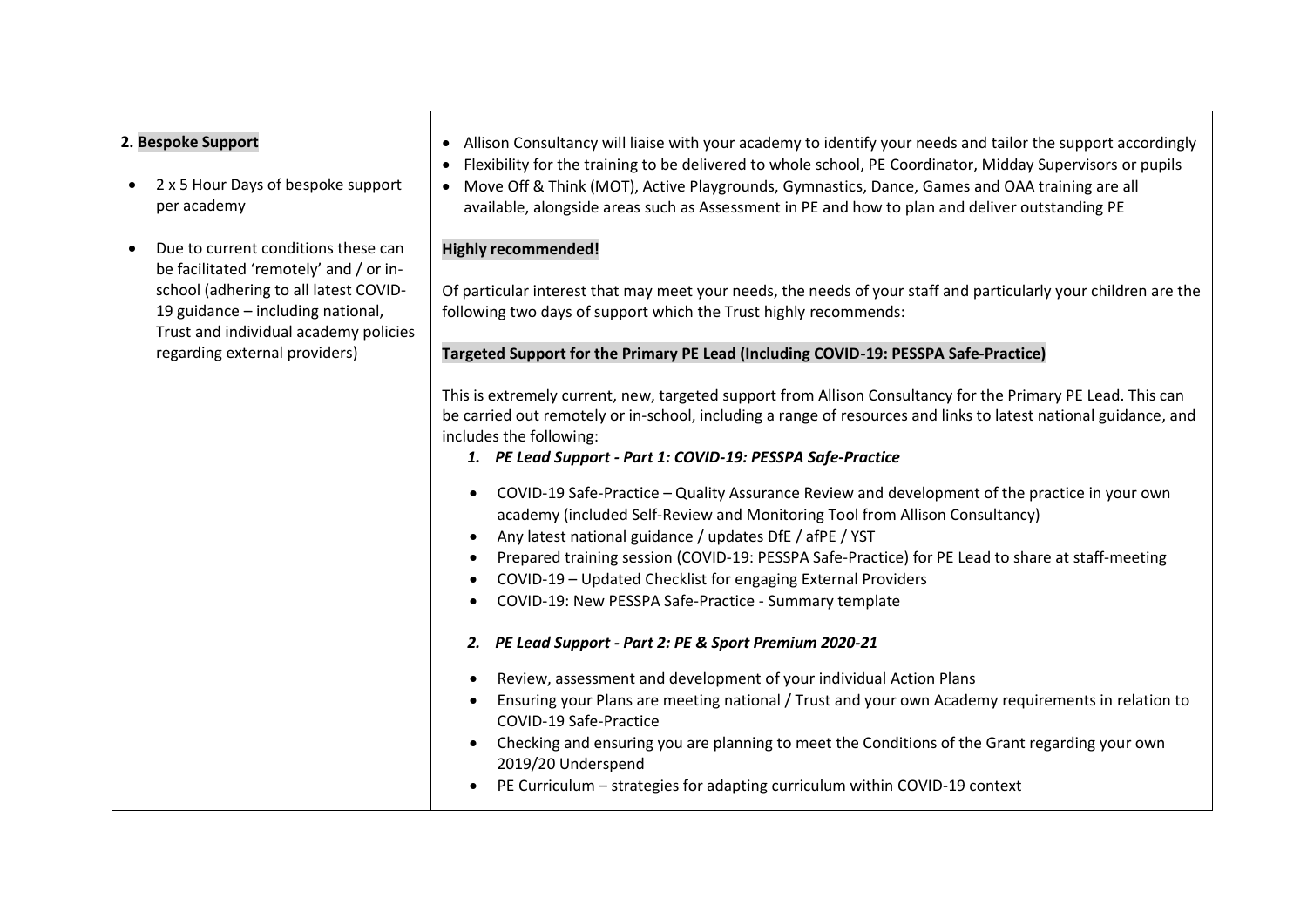| Super Me! 2 - Practical Activities to develop health and well-being for your children                                                                                                                                                                                                                                                                                                |
|--------------------------------------------------------------------------------------------------------------------------------------------------------------------------------------------------------------------------------------------------------------------------------------------------------------------------------------------------------------------------------------|
| Again, this support is extremely current with the focus on children's well-being particularly after this period of<br>'lock-down'. The day is delivered practically, in-school. It includes a mixture of the following to meet your<br>needs:                                                                                                                                        |
| Up to 4 x modelled sessions with children and staff<br>1 x Staff Twilight session<br>1 x Session with PE Lead<br>Focus on developing the well-being of your children through simple, healthy, physical activity and<br>relaxation strategies<br>The session is a mixture of practical activities, core strength and stretching, and relaxation                                       |
| <b>Outcomes for staff:</b><br>Greater understanding of simple, practical activities to support the development of children's well-<br>$\bullet$<br>being<br>Supports PE Lead and the school with the achievement of PE & Sport Premium Outcome Indicator 2                                                                                                                           |
| Leading to the following Impact / Outcomes for children:<br>Development of self-esteem<br>A better understanding of their own emotions and behaviours<br>Children know how to use simple movements to help them relax and focus their minds<br>Helps children to find the superhero power inside themselves, to have the confidence and resilience<br>to tackle different situations |